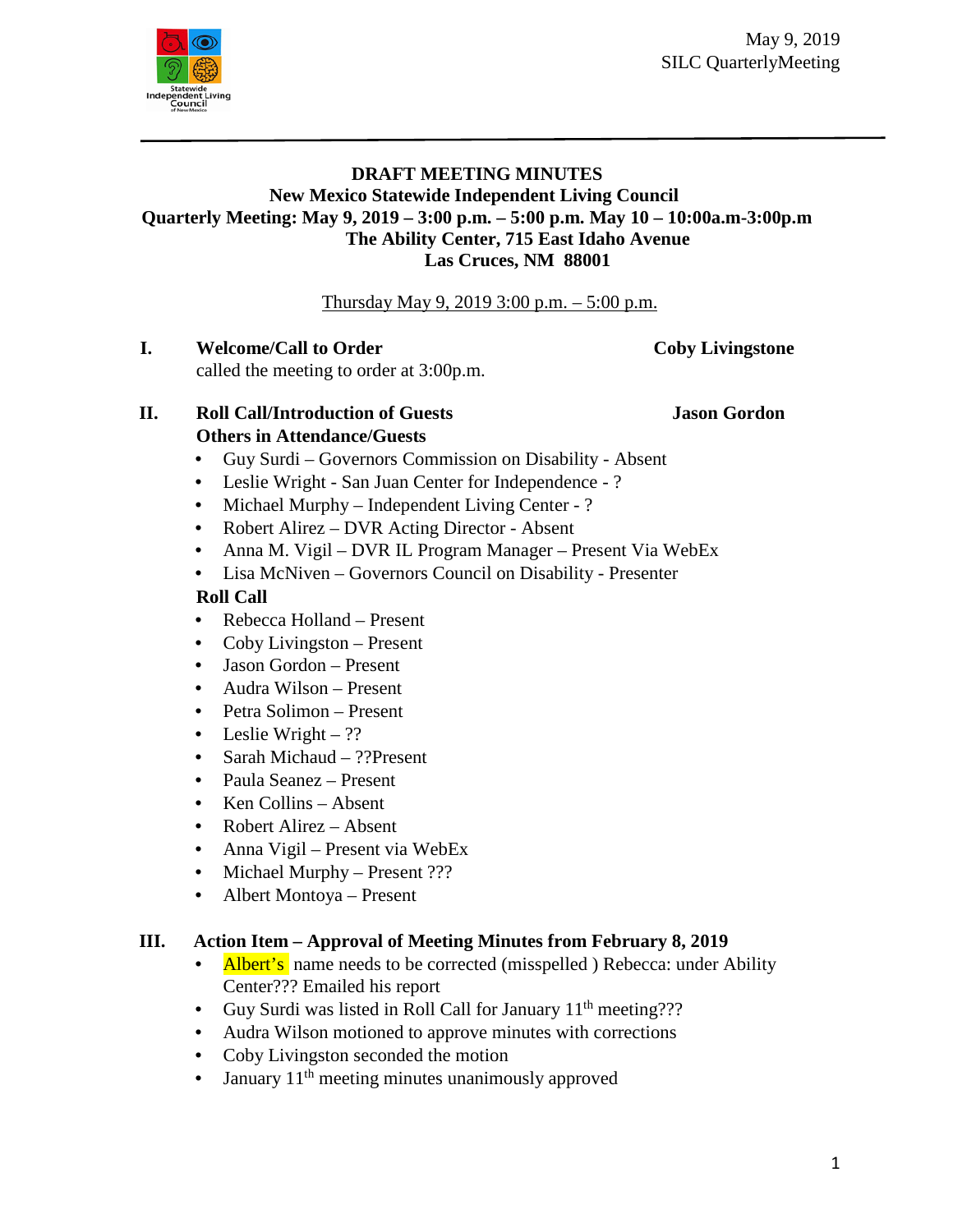

#### **IV. Action Item – Approval of May 9, 2019 Meeting Agenda**

- Rebecca Holland motioned to approve the May 9, 2019 agenda with correction made to time for start date of meeting on May 10, 2019
- Petra Solimon seconded the motion
- May 9, 2019 agenda unanimously approved with the meeting time change correction from 9:00 am to 10:00 am on May 10, 2019

### **V. Presentation – Lisa McNiven: "Planning for an Emergency for People With Disabilities"**

- Lisa McNiven brief background received her master's degree in Public Administration from UNM 2 years ago. Has been doing presentations on Emergency Preparedness throughout the state of NM for about 2 years. Employed with NM Governor's Commission on Disability. Addressing the needs of individuals with disabilities before, during and after a disaster. We have the NM Disability Emergency Planning Advisory Council. The reason I am here is because I want to make sure we have a relationship with the NM SILC and the NMDEPAC (New Mexico Disability Emergency Planning Advisory Council).
- We want to prepare persons with disabilities who may experience emergency related barriers (separation from social support networks, mobility devices, medication) physical isolation may increase their dependency on others during and after a disaster.
- Evacuation must be accessible not just to people with disabilities but to our seniors – technology to reach individuals about emergency evacuation can be affected negatively (deaf & hard of hearing and or cognitive disabilities, autism, or intellectual disabilities)
- Santa Rosa Fire in California (2017) evacuation by a system called Rebirth 911. Rebirth 911 is system where  $1<sup>st</sup>$  responders call people via a landline with emergency notification instructions to evacuate. If you have a cell phone you won't be reached, it's not automatic. If you are a deaf person and use a video phone you won't be reached. Everyone needs to be safe.
- Emergency Preparedness Stats 66% of disabled people do not know who to contact about emergency plans in their community. 61% have not made a plan to quickly and safely evacuate and 32% of full or part time employed say no plans have been made in their work place.
- Plans and equipment must be accessible and in place in the event of an evacuation/disaster not just for those that are disabled but for those that are caregivers to the disabled.
- Video being shown and discussed